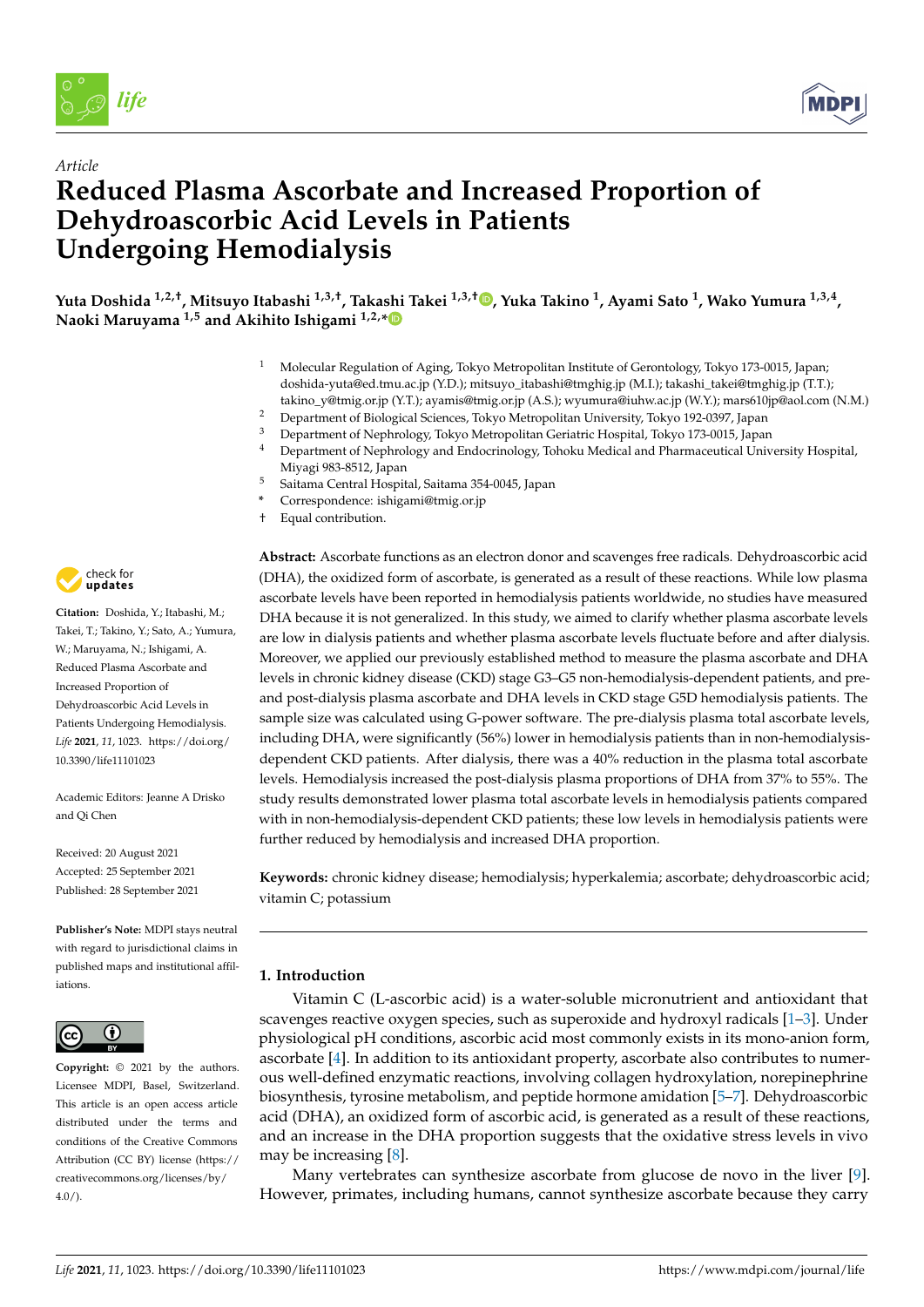multiple mutations in the *Gulo* gene encoding L-gulono-γ-lactone oxidase, the last enzyme in the ascorbate biosynthesis pathway [\[10\]](#page-8-7). Therefore, humans must consume ascorbate from dietary sources, such as fresh fruits and vegetables, to prevent scurvy. Scurvy is a condition resulting from insufficient ascorbate in the body. Most scurvy symptoms, including anemia, weakness, and gingival bleeding, also often occur in hemodialysis patients [\[11\]](#page-8-8).

In recent years, the increasing number of patients undergoing dialysis has become a social problem worldwide. The mean age of incident dialysis has increased among patients aged  $\geq$ 45 years, especially among those aged  $\geq$ 65 years [\[12\]](#page-8-9). In Japan, 65.5% of patients undergoing dialysis were aged  $\geq 65$  years at the end of 2012, indicating an increased incidence of dialysis in the aging population [\[12\]](#page-8-9).

Low plasma ascorbate levels have long been reported globally in some hemodialysis patients [\[13–](#page-8-10)[19\]](#page-9-0). However, the reasons remain unclear, although hemodialysis patients have dietary restrictions such as limited protein, salt, and potassium intake. The consumption of fruits and vegetables containing high amounts of ascorbate is also restricted due to their high potassium content.

This prospective study aimed to confirm whether patients on hemodialysis had low plasma ascorbate and DHA levels compared with those in non-hemodialysis-dependent patients with chronic kidney disease (CKD). We also examined whether dialysis reduced plasma ascorbate and DHA levels and the percentage of DHA per total ascorbic acid, including DHA. Finally, we evaluated whether any clinical test items showed a causal relationship with plasma ascorbate and DHA levels in patients on hemodialysis.

#### **2. Materials and Methods**

#### *2.1. Study Patients*

The sample size was calculated using G-power software [\[20\]](#page-9-1). The recruit of patients for analysis was executed without bias. We aimed for a total sample size of  $n = 44$  as this would yield sufficient power (80%) to detect large effects size ( $d = 0.9$ ) in a twosided Wilcoxon signed-rank test at an alpha-rate of 5%. This study recruited a total of 53 CKD patients, consisting of CKD stage G3–G5 (mean estimated glomerular filtration rate (eGFR) 23 mL/min/1.73 m<sup>2</sup> ; *n* = 34) and CKD stage G5D hemodialysis (*n* = 19) who had been regularly visiting an outpatient clinic of the Tokyo Metropolitan Geriatric Medical Center between October 2018 and December 2019. The grade of renal dysfunction was determined based on the guidelines of the National Kidney Foundation Kidney Disease Outcomes Quality Initiative [\[21\]](#page-9-2). In addition, of the 19 CKD stage G5D hemodialysis patients, 10 underwent maintenance hemodialysis and 9 underwent hemodiafiltration. The procedures were performed three times weekly for 9–12 h per week, at a blood flow rate of 150–200 mL/min and dialysis flow rate of 500 mL/min using dialyzers with a surface area of 1.1–2.1 m<sup>2</sup>. The dialysate sodium concentration was 140 mEq/L and the potassium concentration was  $2.0 \text{ mEq/L}$ . The mean duration of dialysis therapy was 3.6 years. The mean Kt/V was 1.3.

#### *2.2. Collection of Blood and Urine Samples*

Blood samples for the measurement of clinical test items and total ascorbate, including DHA, were obtained at the same time. For the determination of ascorbate and DHA levels, blood samples were drawn into VENOJECT® collection tubes (Terumo Corporation, Tokyo, Japan) containing ethylenediaminetetraacetic acid (EDTA)-2Na as an anticoagulant. Furthermore, blood samples from hemodialysis patients were drawn from the arteriovenous fistula or catheter before the start of dialysis (pre-dialysis sample) and immediately after ending the dialysis period (post-dialysis sample). All the following procedures were performed within 2 h after sampling, as we had previously confirmed that the ascorbate values were unstable beyond 2 h [\[22\]](#page-9-3). The plasma was obtained by centrifugation at  $1700 \times g$  for 10 min. After the plasma was collected, 0.5 mL of supernatant was immediately mixed with 0.5 mL of cold 10% metaphosphoric acid (FUJIFILM Wako Pure Chemical Corporation,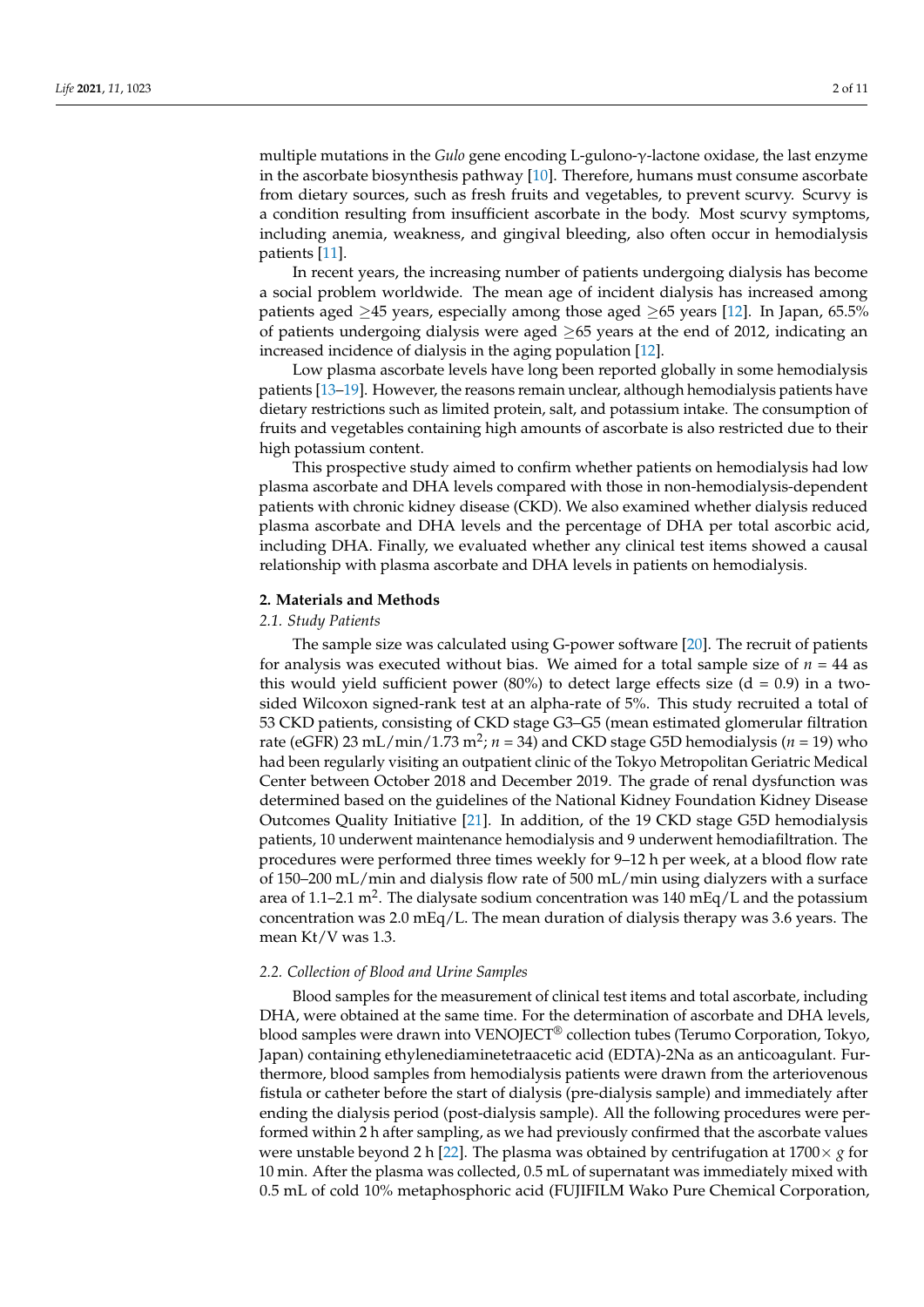Osaka, Japan) containing 1 mmol/L EDTA (Dojindo Laboratories, Kumamoto, Japan), and was centrifuged at 21,000 $\times$  *g* for 15 min at 4 °C to measure the ascorbate levels. After collecting the urine samples, 0.5 mL of urine was immediately mixed with 0.5 mL of cold 10% metaphosphoric acid containing 1 mmol/L EDTA and centrifuged at  $21,000 \times g$  for 15 min at 4 ◦C to measure the ascorbate levels. All of the samples were stored at −80 ◦C until use.

#### *2.3. Determination of Ascorbate and DHA Levels*

Ascorbate and DHA levels were measured using high-performance liquid chromatography and electrochemical detection as previously described [\[8\]](#page-8-5). After thawing, the plasma and urine samples were centrifuged at 21,000 $\times$  *g* for 10 min at 4  $\degree$ C. To determine the total ascorbate, including DHA, the centrifugal supernatants were reduced with tris(2 carboxyethyl)phosphine hydrochloride for 2 h on ice. After reduction, the reaction mixture was diluted with 5% metaphosphoric acid containing 0.5 mmol/L EDTA and was analyzed for the total ascorbate using high-performance liquid chromatography coupled with electrochemical detection. Separation was performed using an Atlantis dC18 5-µm column (4.6  $\times$  150 mm) combined with an Atlantis dC18 5-µm guard column (4.6  $\times$  20 mm) from Nihon Waters (Tokyo, Japan). The mobile phase comprised 50 mM phosphate buffer (pH 2.8), 540  $\mu$ M EDTA, and 2% methanol at a flow rate of 1.3 mL/min. The electrical signals were recorded using an electrochemical detector with a glassy carbon electrode at +0.6 V. Electrical signal data from the electrochemical detector were collected using Waters Empower 3 software (Nihon Waters). The DHA value was determined by subtracting the ascorbate value from the total ascorbate value. The level of ascorbate in the urine was immediately affected after a meal. Therefore, we evaluated the plasma ascorbate levels in the samples with urinary ascorbate <0.5 mM.

#### *2.4. Study Items*

Data on patient age, sex, and results of clinical investigations, that is, white blood cell count; hematocrit, platelet count; hemoglobin concentration total protein concentration; total iron-binding capacity (TIBC); and levels of albumin, C-reactive protein, aspartate aminotransferase (AST), blood urea nitrogen, creatinine, uric acid, sodium, potassium, calcium, phosphorus, triglyceride, total cholesterol, low-density lipoprotein (LDL) cholesterol, iron, ferritin, β2-microglobulin, prealbumin, hemoglobin A1c (HbA1c), and parathyroid hormone were collected from the medical records at the time of blood sampling.

#### *2.5. Statistical Analysis*

The results and clinical characteristic data are expressed as means  $\pm$  standard deviation (SD). The probability of statistical differences between experimental groups was determined using Wilcoxon rank-sum and Wilcoxon signed-rank tests. We verified that the Kendall's rank correlation coefficients between the ascorbate and DHA concentration and clinical characteristics were not zero. Statistical differences were considered significant at  $p < 0.05$ . Calculation of *q*-values on a multiple test were made using the Benjamini−Hochberg method.

#### **3. Results**

#### *3.1. Clinical Characteristics of Patients with CKD Stage G3–G5 and Those Undergoing Hemodialysis*

A total of 53 CKD patients, consisting of 34 CKD stage G3–G5 and 19 CKD stage G5D hemodialysis patients, were enrolled. Seven CKD stage G3–G5 patients with urine ascorbate levels > 0.5 mM just before collecting the blood and urine, suggesting a supplemental intake of ascorbate, were excluded from the analysis. Therefore, the results of 27 CKD stage G3–G5 patients were used for the analysis. The clinical characteristics of all 46 CKD patients are shown in Table [1.](#page-3-0) The blood urea nitrogen, creatinine, and β2-microglobulin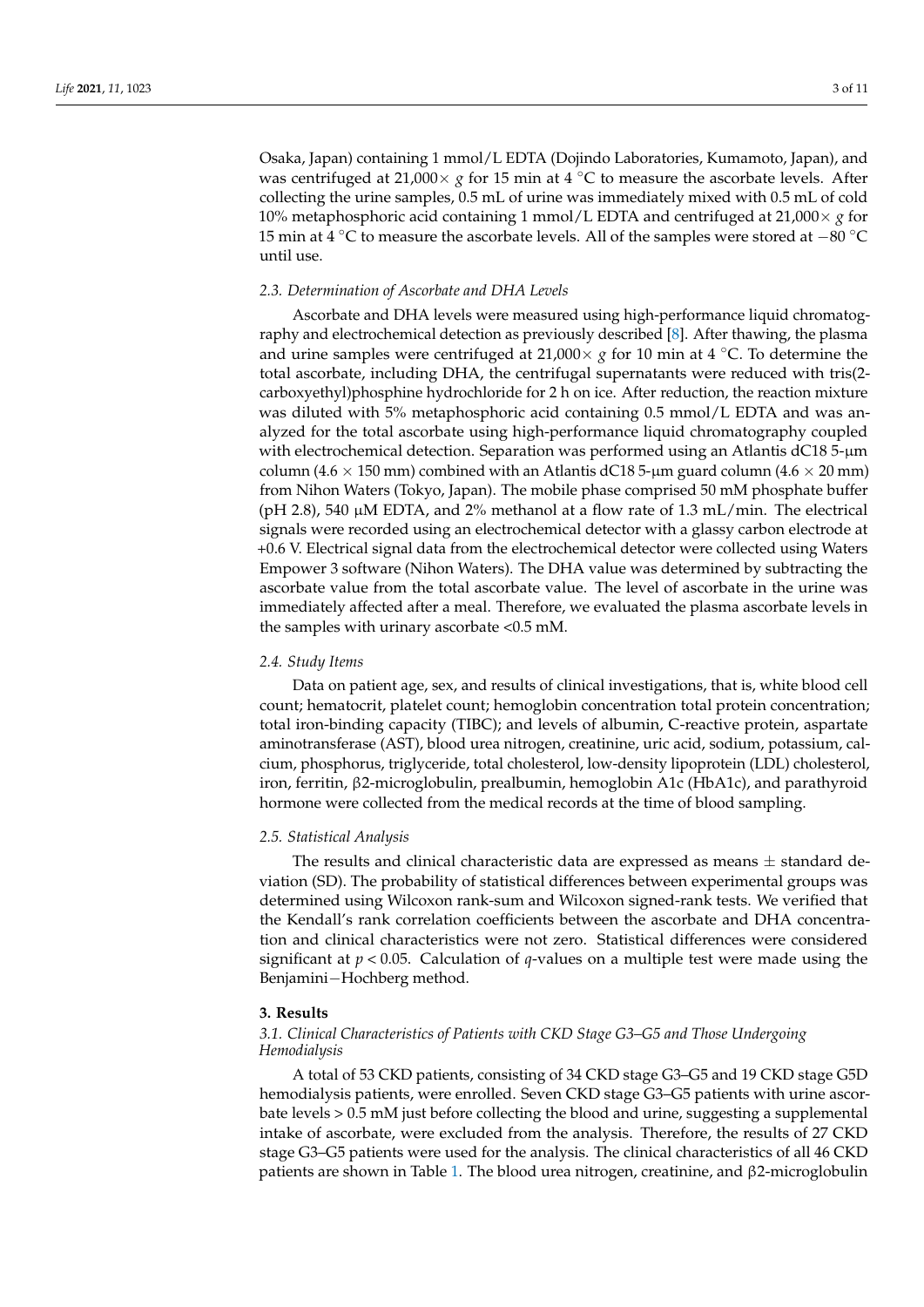levels were outside of the normal ranges and significantly differed between patients with CKD stage G3–G5 and those undergoing hemodialysis (bold in Table [1\)](#page-3-0).

<span id="page-3-0"></span>**Table 1.** Clinical characteristics of patients.

| Characteristic                         | $CKD$ Stage G3-G5 ( $N = 27$ ) | Hemodialysis $(N = 19)$ |
|----------------------------------------|--------------------------------|-------------------------|
| Age (years)                            | $83.9 \pm 6.8$                 | $78.9 \pm 10.9$         |
| Sex (male/female)                      | 10/17                          | 9/10                    |
| White blood cell $(\times 10^3/\mu L)$ | $M: 6.7 \pm 1.8$               | $M: 6.5 \pm 1.3$        |
|                                        | $F: 7.0 \pm 1.7$               | $F: 7.1 \pm 3.5$        |
| Hemoglobin $(g/dL)$                    | $M: 12.1 \pm 1.2$              | $M: 11.3 \pm 0.6$       |
|                                        | F: $11.8 \pm 1.2$              | F: $11.2 \pm 0.8$       |
| Hematocrit (%)                         | M: $36.5 \pm 3.9$              | $M: 34.3 \pm 2.3$       |
|                                        | $F: 36.2 \pm 3.0$              | $F: 35.1 \pm 2.5$       |
| Platelet $(\times 10^4/\mu L)$         | M: $20.5 \pm 6.3$              | M: $23.8 \pm 6.8$       |
|                                        | F: 22.1 $\pm$ 5.8 $^*$         | F: $16.0 \pm 6.0$       |
| Total protein (g/dL)                   | $6.9\pm0.5$ *                  | $6.3 \pm 0.5$           |
| Albumin (g/dL)                         | $3.6\pm0.3$ *                  | $3.1 \pm 0.5$           |
| C-reactive protein (mg/dL)             | $0.4 \pm 0.7$                  | $0.8 \pm 2.4$           |
| AST (IU/L)                             | $21.2 \pm 5.1*$                | $24.7 \pm 36.4$         |
| Blood urea nitrogen (mg/dL)            | 32.9 $\pm$ 14.6 $^*$           | $62.7 \pm 13.3$         |
| Creatinine (mg/dL)                     | M: 2.0 $\pm$ 0.9 $^{*}$        | M: $10.4 \pm 1.8$       |
|                                        | F: 2.1 $\pm$ 1.0 $^{*}$        | $F: 7.4 \pm 1.3$        |
| Uric acid (mg/dL)                      | $M: 6.0 \pm 1.1$               | $M: 5.9 \pm 1.5$        |
|                                        | $F: 6.3 \pm 1.7$               | $F: 5.9 \pm 1.6$        |
| Sodium (mEq/L)                         | $140.4 \pm 3.5$ *              | $137.7 \pm 3.6$         |
| Potassium (mEq/L)                      | $4.4 \pm 0.6$                  | $4.9 \pm 0.8$           |
| Calcium (mg/dL)                        | $9.1 \pm 0.6*$                 | $8.5 \pm 0.5$           |
| Phosphorus (mg/dL)                     | $3.8 \pm 0.7*$                 | $5.1 \pm 1.3$           |
| Triglyceride (mg/dL)                   | $150.9 \pm 71.8$ *             | $108.7 \pm 32.8$        |
| Total cholesterol (mg/dL)              | $200.9 \pm 47.8$ *             | $152.8 \pm 38.0$        |
| LDL cholesterol (mg/dL)                | $109.5 \pm 34.7$ *             | $81.2 \pm 26.7$         |
| Iron $(\mu g/dL)$                      | M: $66.2 \pm 13.8$             | M: $62.8 \pm 44.7$      |
|                                        | F: 76.6 $\pm$ 28.1 $*$         | $F: 47.5 \pm 16.8$      |
| TIBC $(\mu g/dL)$                      | M: $234.6 \pm 16.3$            | M: $251.7 \pm 38.4$     |
|                                        | F: $253.6 \pm 35.5$            | F: 230.9 $\pm$ 48.9     |
| Ferritin (ng/dL)                       | M: $159.6 \pm 86.2$            | $M:105.9 \pm 83.5$      |
|                                        | F: $177.2 \pm 250.1$           | F: $117.3 \pm 79.4$     |
| $\beta$ 2-microglobulin (mg/L)         | $5.1 \pm 2.1$ *                | $27.0 \pm 7.4$          |
| Prealbumin (mg/dL)                     | $23.2 \pm 5.6$                 | $24.1 \pm 5.2$          |
| $HbA1c$ (%)                            | $6.1 \pm 0.7$                  | $5.8 \pm 0.7$           |

Values are presented as the mean ± SD. \* Significant difference at *p* < 0.05. M—male; F—female; CKD—chronic kidney disease; AST—aspartate aminotransferase; LDL—low-density lipoprotein; TIBC—total iron-binding capacity; HbA1—hemoglobin A1c.

#### *3.2. Plasma Ascorbate and DHA Levels in CKD Stage G3–G5 and Hemodialysis Patients*

The plasma total ascorbate, including DHA, ascorbate, and DHA levels, were mea-sured (Figure [1](#page-4-0) and Table [A1\)](#page-7-0). The pre-dialysis plasma total ascorbate and ascorbate levels in the hemodialysis patients were significantly lower by 56% and 58%, respectively, than those in patients with CKD stage G3–G5. Similarly, pre-dialysis plasma DHA levels were significantly (by 50%) lower in hemodialysis patients than in CKD stage G3–G5 patients. The percentages of DHA per total ascorbic acid were 34% and 37%, respectively, in CKD stage G3–G5 and hemodialysis patients. In addition, the individual pre- and post-dialysis plasma total ascorbate levels in hemodialysis patients are shown in Figure [1B](#page-4-0).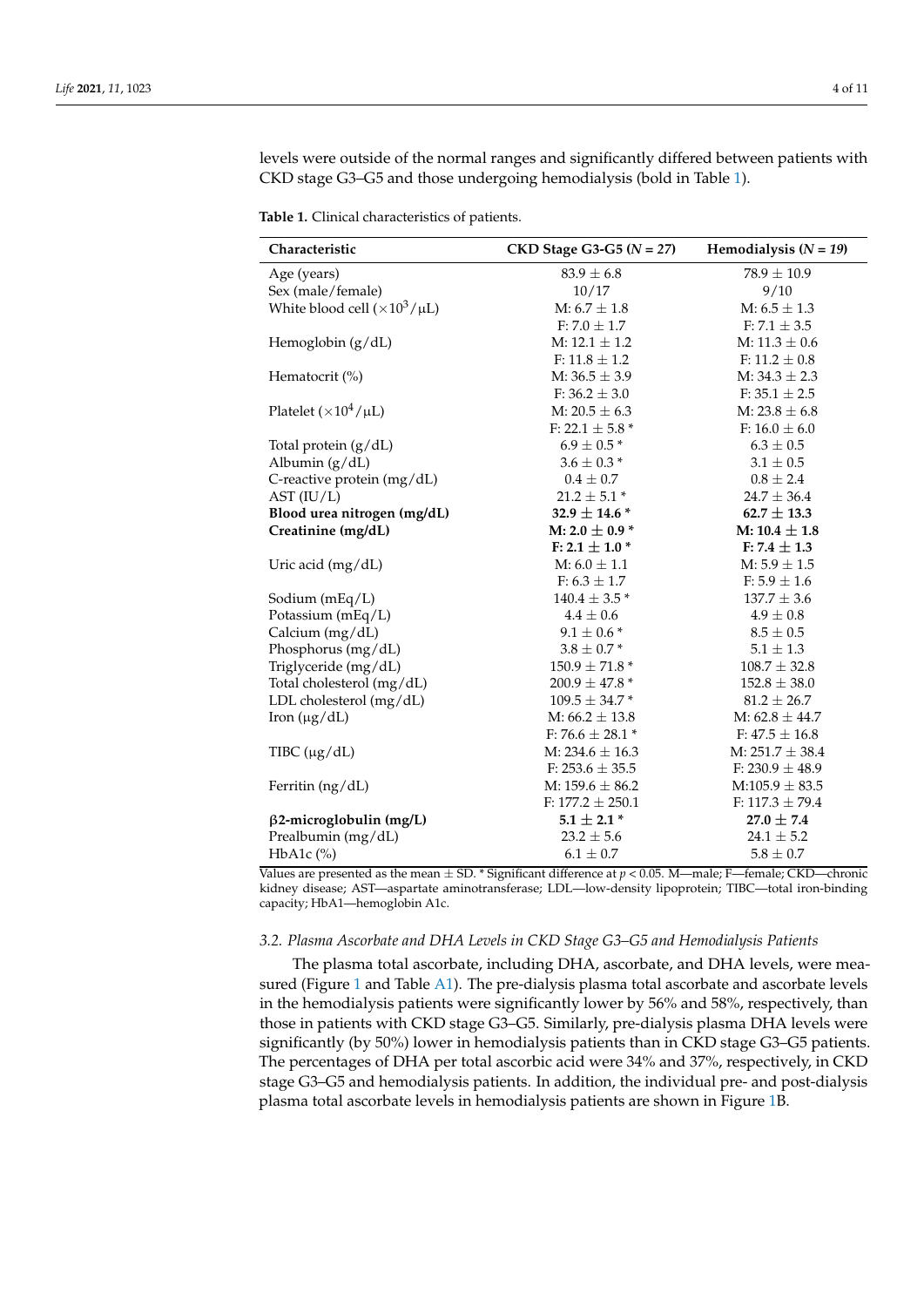<span id="page-4-0"></span>

Figure 1. (A) Plasma total ascorbate, ascorbate, and dehydroascorbic acid (DHA) levels of patients. Ascorbate (yellow column) and DHA (red column) levels were determined as described in the Materials and Methods. Chronic kidney disease (CKD) stage G3-G5 patients, *n* = 27. Hemodialysis patients,  $n = 19$ . Values are expressed as mean  $\pm$  SD of the total ascorbate. \*  $p < 0.05$ . (B) Dots express the total ascorbate levels. Center lines are the median values of each group. in boxplots express the total ascorbate levels. Center lines are the median values of each group.<br>In both in the middle of the middle of the middle of the middle of the middle of the middle of the middle of the middle of t Individual pre- and post-dialysis plasma total ascorbate levels are shown in the middle.

#### *3.3. Pre- and Post-Dialysis Plasma Ascorbate and DHA Levels in Hemodialysis Patients*  After dialysis, the plasma total ascorbate, ascorbate, and DHA levels were reduced *3.3. Pre- and Post-Dialysis Plasma Ascorbate and DHA Levels in Hemodialysis Patients*

After dialysis, the plasma total ascorbate, ascorbate, and DHA levels were reduced by 40%, 57%, and 11%, respectively (Figure [1A](#page-4-0) and Table [A1\)](#page-7-0). Moreover, the percentage of DHA per total ascorbic acid increased to 55% in post-dialysis plasma.

## *3.4. Relationships between Clinical Characteristics and Plasma Ascorbate and DHA Levels 3.4. Relationships between Clinical Characteristics and Plasma Ascorbate and DHA Levels*

We then analyzed the relationships between the clinical characteristics and the pre-We then analyzed the relationships between the clinical characteristics and the predialysis plasma total ascorbate, ascorbate, and DHA levels in the hemodialysis patients. dialysis plasma total ascorbate, ascorbate, and DHA levels in the hemodialysis patients. An analysis of the Kendall's rank correlation coefficient showed a trend of correlation between pre-dialysis total ascorbate, ascorbate, and DHA levels and plasma potassium levels (Figure [2](#page-4-1) and Table [2\)](#page-5-0). In addition, no patients were administered medications such as sodium or calcium polystyrene sulfonate for hyperkalemia. Moreover, pre-dialysis DHA levels also tended to correlate with plasma albumin and iron levels (bold in Table [2\)](#page-5-0). However, no association was observed between the plasma total ascorbate, ascorbate, and DHA levels and the other clinical characteristics. DHA levels and the other clinical characteristics.

<span id="page-4-1"></span>

**Figure 2.** Scatterplots of the plasma potassium levels and total ascorbate, ascorbate, and dehy-**Figure 2.** Scatterplots of the plasma potassium levels and total ascorbate, ascorbate, and dehydroascorbic acid (DHA) levels. The dots indicate the expressed data of individual patients on hemodialysis (*n* = 19). The blue lines are regression lines. The Kendall's rank correlation coefficients are shown in Table 2. are shown in Table [2.](#page-5-0)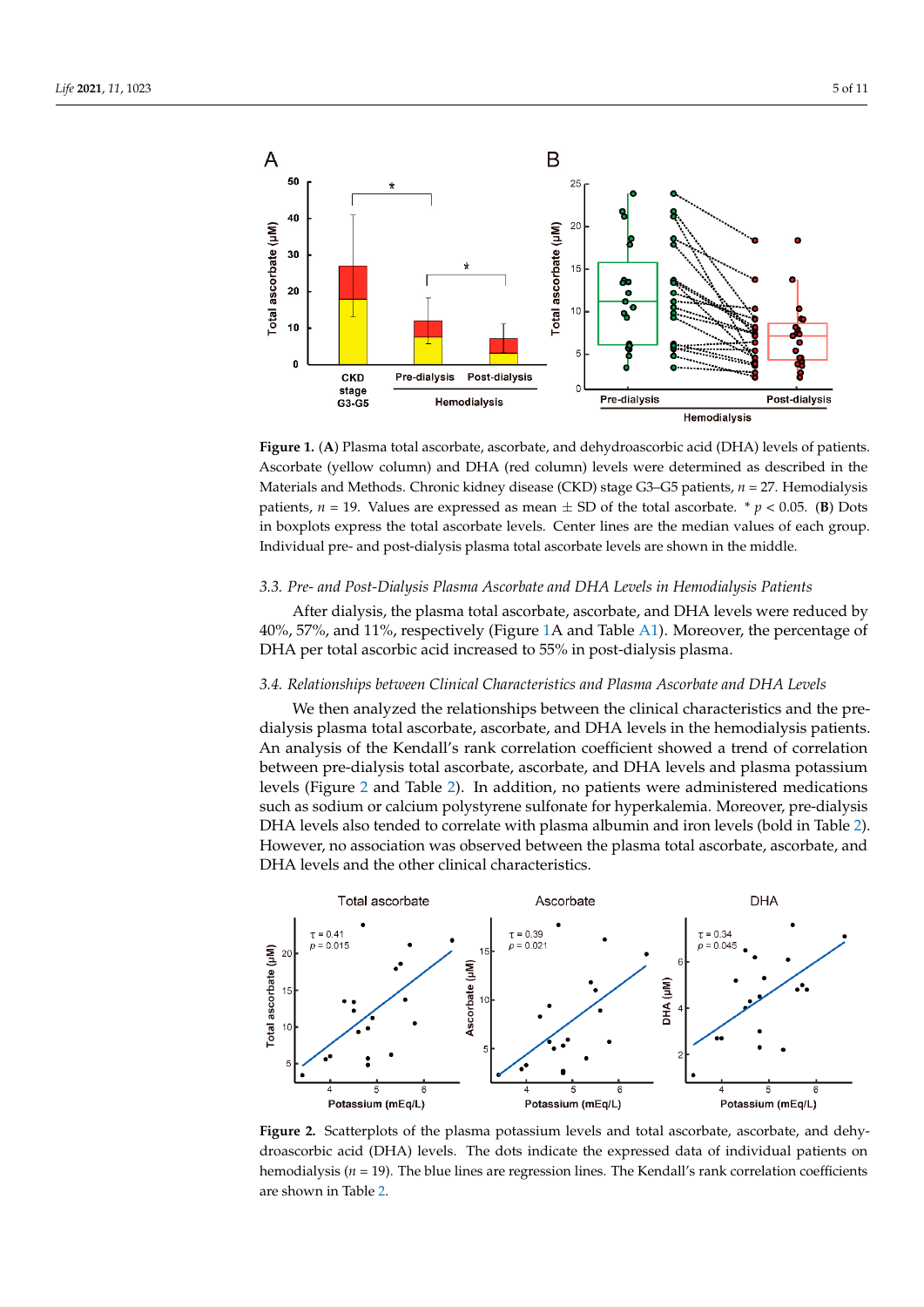|                         |         | <b>Total Ascorbate</b> |         |         | Ascorbate  |         |         | <b>DHA</b> |         |
|-------------------------|---------|------------------------|---------|---------|------------|---------|---------|------------|---------|
| Characteristic          | $\tau$  | $p$ -Value             | q-Value | τ       | $p$ -Value | q-Value | τ       | $p$ -Value | q-Value |
| Age                     | 0.31    | 0.063                  | 0.588   | 0.33    | $0.049*$   | 0.457   | 0.14    | 0.419      | 0.692   |
| Dry weight              | 0.05    | 0.783                  | 0.914   | 0.01    | 0.944      | 0.944   | $-0.02$ | 0.916      | 0.916   |
| White blood cell        | $-0.05$ | 0.783                  | 0.914   | $-0.05$ | 0.779      | 0.922   | $-0.14$ | 0.420      | 0.692   |
| Hemoglobin              | 0.07    | 0.699                  | 0.914   | 0.11    | 0.527      | 0.918   | $-0.22$ | 0.193      | 0.600   |
| Hematocrit              | 0.09    | 0.599                  | 0.914   | 0.17    | 0.326      | 0.803   | $-0.21$ | 0.220      | 0.611   |
| Platelet                | $-0.20$ | 0.238                  | 0.680   | $-0.23$ | 0.161      | 0.751   | $-0.28$ | 0.100      | 0.400   |
| <b>Total Protein</b>    | 0.08    | 0.647                  | 0.914   | 0.02    | 0.888      | 0.922   | 0.10    | 0.548      | 0.797   |
| Albumin                 | 0.16    | 0.350                  | 0.817   | 0.12    | 0.495      | 0.918   | 0.36    | $0.044*$   | 0.302   |
| C-reactive protein      | $-0.19$ | 0.261                  | 0.680   | $-0.17$ | 0.308      | 0.803   | $-0.29$ | 0.092      | 0.400   |
| <b>AST</b>              | $-0.19$ | 0.260                  | 0.680   | $-0.25$ | 0.149      | 0.751   | $-0.06$ | 0.725      | 0.872   |
| Blood urea nitrogen     | 0.01    | 0.944                  | 0.945   | 0.04    | 0.806      | 0.922   | 0.05    | 0.779      | 0.872   |
| Creatinine              | $-0.09$ | 0.629                  | 0.914   | $-0.09$ | 0.575      | 0.918   | $-0.10$ | 0.552      | 0.797   |
| Uric acid               | $-0.10$ | 0.551                  | 0.914   | $-0.12$ | 0.483      | 0.918   | $-0.03$ | 0.861      | 0.916   |
| Sodium                  | 0.13    | 0.458                  | 0.914   | 0.12    | 0.480      | 0.918   | 0.20    | 0.243      | 0.611   |
| Potassium               | 0.41    | $0.015*$               | 0.420   | 0.39    | $0.021*$   | 0.420   | 0.34    | $0.045*$   | 0.302   |
| Calcium                 | $-0.01$ | 0.944                  | 0.945   | $-0.04$ | 0.805      | 0.922   | $-0.02$ | 0.888      | 0.916   |
| Phosphorus              | $-0.05$ | 0.752                  | 0.914   | $-0.08$ | 0.623      | 0.918   | $-0.08$ | 0.648      | 0.825   |
| Triglyceride            | 0.19    | 0.263                  | 0.680   | 0.16    | 0.344      | 0.803   | 0.19    | 0.262      | 0.611   |
| Total cholesterol       | 0.19    | 0.248                  | 0.680   | 0.18    | 0.293      | 0.803   | 0.33    | 0.054      | 0.302   |
| LDL cholesterol         | 0.08    | 0.624                  | 0.914   | 0.09    | 0.599      | 0.918   | 0.15    | 0.362      | 0.676   |
| Iron                    | 0.23    | 0.172                  | 0.680   | 0.20    | 0.233      | 0.803   | 0.34    | $0.046*$   | 0.302   |
| <b>TIBC</b>             | $-0.19$ | 0.267                  | 0.680   | $-0.19$ | 0.263      | 0.803   | $-0.17$ | 0.310      | 0.620   |
| Ferritin                | 0.27    | 0.107                  | 0.680   | 0.26    | 0.115      | 0.751   | 0.26    | 0.123      | 0.431   |
| $\beta$ 2-microglobulin | $-0.02$ | 0.889                  | 0.945   | $-0.03$ | 0.861      | 0.922   | $-0.18$ | 0.293      | 0.620   |
| Prealbumin              | $-0.06$ | 0.776                  | 0.914   | $-0.07$ | 0.711      | 0.922   | 0.10    | 0.592      | 0.797   |
| HbA1c                   | $-0.07$ | 0.699                  | 0.914   | $-0.07$ | 0.673      | 0.922   | $-0.09$ | 0.598      | 0.797   |
| Parathyroid hormone     | 0.02    | 0.945                  | 0.945   | 0.02    | 0.889      | 0.922   | $-0.05$ | 0.753      | 0.872   |

<span id="page-5-0"></span>**Table 2.** Kendall's rank correlation coefficient (τ) between clinical characteristics and total ascorbate, ascorbate, and dehydroascorbic acid (DHA) levels.

\* *p*-value < 0.05. AST—aspartate aminotransferase; LDL—low-density lipoprotein; TIBC—total iron-binding capacity; HbA1 hemoglobin A1c.

#### **4. Discussion**

The results of this study demonstrated low plasma total ascorbate, including DHA, ascorbate, and DHA levels, in hemodialysis patients compared with those in non-hemodialysisdependent patients with CKD. Moreover, the low plasma total ascorbate, ascorbate, and DHA levels in hemodialysis patients were further reduced by a single hemodialysis treatment session. In addition, hemodialysis increased the DHA proportion, suggesting the oxidative stress levels in vivo may be increasing. We also found that plasma total ascorbate, ascorbate, and DHA levels in hemodialysis patients tended to correlate with plasma potassium levels. In general, hemodialysis patients are forced to restrict their diets, especially potassium-rich fruits and vegetables, so as to prevent hyperkalemia, which is a risk factor for dialysis morbidity and mortality [\[23\]](#page-9-4). Most of these fruits and vegetables also contain high amounts of ascorbate. Therefore, plasma ascorbate and DHA levels in hemodialysis patients might be correlated with plasma potassium levels.

The recommended dietary allowance (RDA) of vitamin C to prevent scurvy in healthy adults is 100 mg per day in Japan, and 90 mg and 75 mg per day for men and women, respectively, in the United States [\[24\]](#page-9-5). The average concentration of ascorbate in the plasma of healthy humans is  $40-60 \mu M$  [\[25,](#page-9-6)[26\]](#page-9-7). When the plasma ascorbate concentration drops to below 11  $\mu$ M, there is a risk of developing scurvy, a threshold below which the levels are conventionally considered deficient [\[25,](#page-9-6)[26\]](#page-9-7). Our previous study of chronic obstructive pulmonary disease (COPD) and plasma total ascorbate levels measured using the same procedure and method reported significantly lower plasma total ascorbate levels in patients with COPD than those in healthy elderly people (Figure [A1\)](#page-8-11) [\[22\]](#page-9-3). The plasma total ascorbate levels in patients with COPD and healthy elderly people were  $31.2 \pm 13.9$  and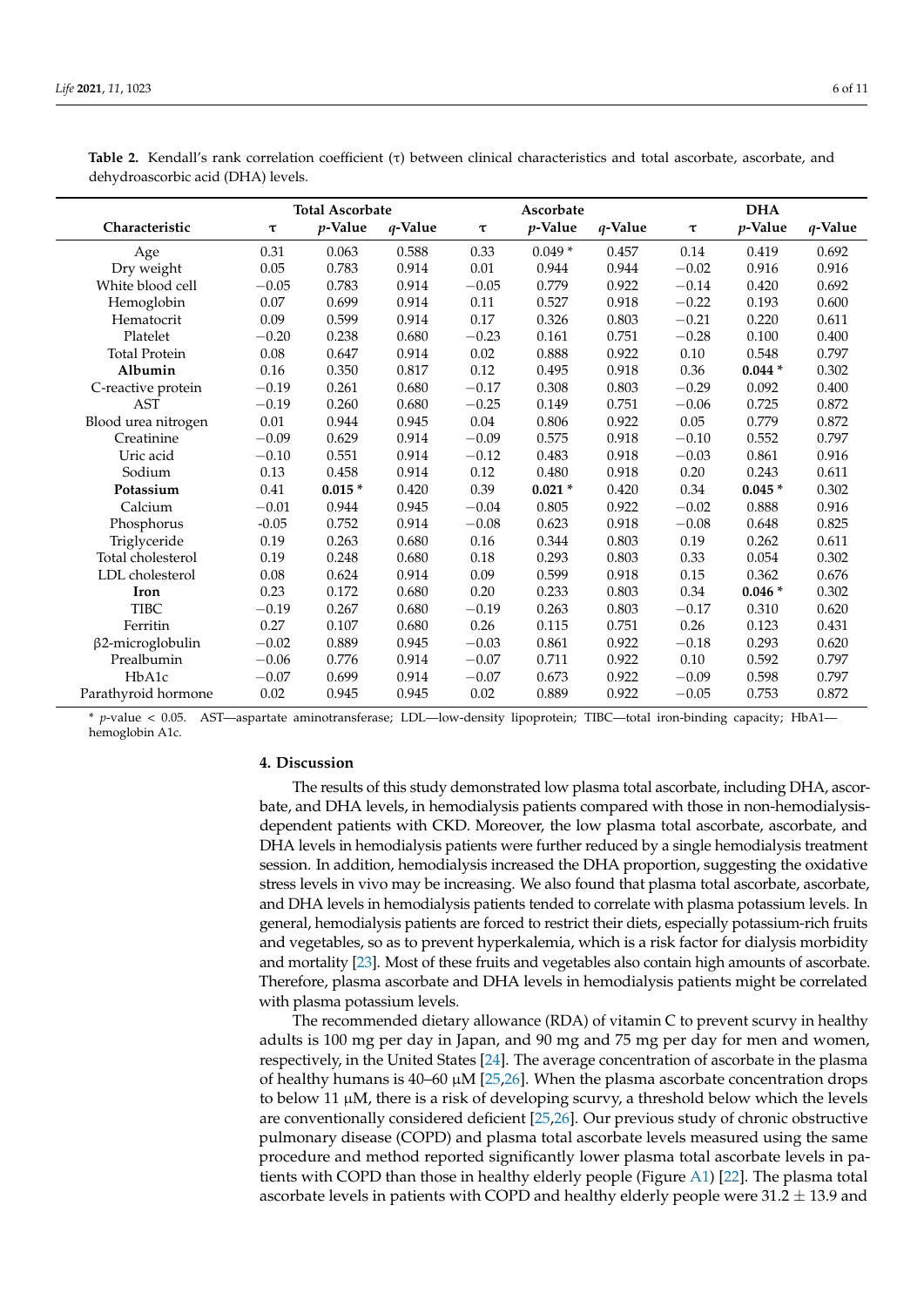$42.3 \pm 15.5$   $\mu$ M, respectively. Furthermore, the observed plasma levels in patients with nonhemodialysis-dependent CKD and those undergoing hemodialysis in the present study were lower than those in patients with COPD (Figure [A1\)](#page-8-11). The plasma total ascorbate levels in patients with non-hemodialysis-dependent CKD and those undergoing hemodialysis were 27.1  $\pm$  13.9 and 12.0  $\pm$  6.2  $\mu$ M, respectively (Figure [A1\)](#page-8-11). As there is a risk of developing scurvy at plasma ascorbate concentrations below 11  $\mu$ M [\[25](#page-9-6)[,26\]](#page-9-7), many hemodialysis patients are likely to develop scurvy. Globally, many hemodialysis patients have developed scurvy [\[11](#page-8-8)[,27](#page-9-8)[,28\]](#page-9-9).

Our comparisons of the percentages of DHA per total ascorbate in plasma among healthy elderly people, COPD patients, non-hemodialysis-dependent CKD patients, and hemodialysis patients showed notably higher percentages in patients with non-hemodialysisdependent CKD (34%) and those undergoing hemodialysis (37%) compared with those in patients with COPD (11%) and healthy elderly people (9%) (Figure [A1\)](#page-8-11) [\[22\]](#page-9-3). The percentage of DHA per total ascorbate in the post-dialysis plasma of hemodialysis patients was high (55%), which may reflect increased oxidative stress levels in vivo after dialysis in hemodialysis patients, and may also accelerate aging, as oxidative stress may be a cause of aging. Wang et al. [\[17\]](#page-9-10) reported that plasma ascorbate concentrations were reduced by a median of 33% following dialysis. Deicher et al. [\[29\]](#page-9-11) also reported that hemodialysis caused a 50–75% decrease in plasma ascorbate levels. In the present study, the plasma total ascorbate levels were reduced to 40% by hemodialysis. Thus, hemodialysis reduces the plasma total ascorbate concentration in hemodialysis patients. However, there have been no reports concerning plasma DHA levels and DHA proportions in hemodialysis patients. The present study is the first of such a report in hemodialysis patients.

There has long been concern regarding the accumulation and deposition of oxalate with an increased intake of vitamin C, as oxalate is a breakdown product of vitamin C and is heavily excreted by the kidneys [\[30\]](#page-9-12). Oxalate crystallization occurs at >30 mM [\[31\]](#page-9-13) and high plasma oxalate levels occur in hemodialysis patients [\[32–](#page-9-14)[34\]](#page-9-15). A recent prospective case series exploring high-dose intravenous vitamin C (15–100 g) administration reported that increased vitamin C intake was not associated with any cases of symptomatic renal stones and kidney injury [\[35\]](#page-9-16). Moreover, no controlled trials, including the most recent VITAMIN randomized trial, have reported significant side effects of vitamin C [\[36\]](#page-9-17).

CKD patients with higher levels of plasma calcium, phosphate, and parathyroid hormone have a high risk of death because CKD often causes abnormal calcium and phosphate metabolism and hyperparathyroidism [\[37](#page-9-18)[–41\]](#page-10-0). Therefore, it is important to control the plasma calcium, phosphate, and parathyroid hormone levels in non-hemodialysis CKD and hemodialysis patients [\[42\]](#page-10-1). Through a systematic review and meta-analysis, Ke et al. [\[43\]](#page-10-2) reported that vitamin C supplementation in CKD patients had no positive effect that influenced the plasma phosphate or parathyroid hormone levels, but it increased plasma calcium levels in the short term. In the present study, we did not detect any correlation between plasma ascorbate and plasma calcium, phosphate, and parathyroid hormone levels in hemodialysis patients. We observed a positive correlation tendency between the plasma total ascorbate, ascorbate, and DHA and plasma potassium levels in hemodialysis patients. Hemodialysis patients with dietary potassium restrictions to prevent hyperkalemia may limit their consumption of fresh vegetables and fruits rich in ascorbate. Therefore, hemodialysis patients may have low plasma total ascorbate, ascorbate, and DHA levels.

Recently, the increase in frailty in the elderly has become a global social problem. The Dialysis Morbidity and Mortality Wave 2 cohort study reported that >60% of patients aged over 40 years with end-stage kidney disease met the definition of frailty, which negatively affects their prognosis [\[44\]](#page-10-3). Ascorbate is considered an anti-aging factor owing to its antioxidant properties [\[3\]](#page-8-1). Therefore, ascorbate may be causally associated with life prognosis and aging in hemodialysis patients.

This study has several major limitations. First, the sample size was small. Second, there were no data concerning the oxidative stress levels in vivo. The third limitation was the lack of dietary survey. In future studies, we plan to improve these limitations.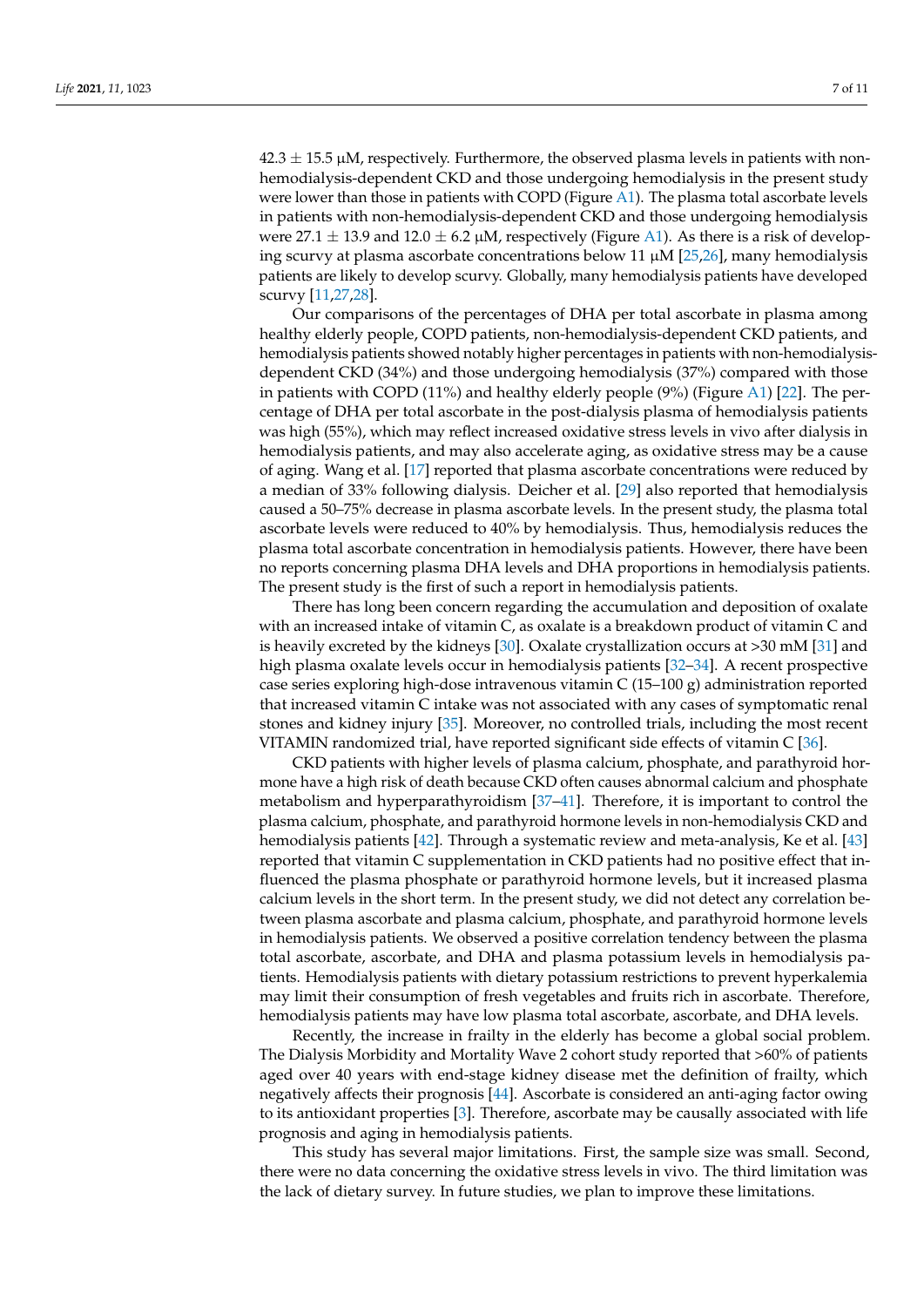#### **5. Conclusions**

Hemodialysis patients showed low plasma total ascorbate levels, including those of DHA; these levels were reduced by approximately 40% by a single hemodialysis. We found that hemodialysis notably increased the proportion of DHA in hemodialysis patients. The low plasma total ascorbate levels in these patients may be due to the decreased intake of ascorbate from fresh fruits and vegetables due to the strict restriction of potassium intake. To prevent ascorbate deficiency and the progression of aging by hemodialysis, hemodialysis patients should consume sufficient ascorbate from supplements or medicine because of the inability of the body to synthesize ascorbate.

**Author Contributions:** Conceptualization, M.I., T.T., W.Y., N.M. and A.I.; methodology, M.I., T.T., W.Y. and A.I.; formal analysis, Y.D., M.I., T.T., W.Y. and A.I.; investigation, M.I., T.T., Y.T., A.S. and A.I.; data curation, M.I., T.T., Y.T., A.S. and A.I.; writing—original draft preparation, Y.D., M.I., T.T. and A.I.; writing—review and editing, Y.D., M.I., T.T., Y.T., A.S., W.Y., N.M. and A.I.; visualization, Y.D., M.I., T.T., Y.T., A.S., W.Y., N.M. and A.I.; supervision, T.T. and A.I.; project administration, T.T. and A.I.; funding acquisition, A.I. All authors have read and agreed to the published version of the manuscript.

**Funding:** This research was funded by the Japan Society for the Promotion of Science (JSPS) KAK-ENHI grant number 19H04043 (AI). The funders had no role in the study design, data collection and analysis, decision to publish, or preparation of the manuscript.

**Institutional Review Board Statement:** The study was conducted according to the guidelines of the Declaration of Helsinki and was approved by the Clinical Research Ethics Committee of the Tokyo Metropolitan Geriatric Medical Center, Tokyo, Japan (permit number: R18-40) and the Tokyo Metropolitan Institute of Gerontology, Tokyo, Japan (permit number: H30-25).

**Informed Consent Statement:** Informed consent was obtained from all subjects involved in the study.

**Data Availability Statement:** Data are included in the text; raw data are available from the corresponding author.

**Conflicts of Interest:** The authors declare no conflict of interest.

#### **Appendix A**

<span id="page-7-0"></span>**Table A1.** Plasma total ascorbate, ascorbate, and dehydroascorbic acid (DHA) levels of the patients.

| CKD stage G3–G5<br>$(N = 27)$ |               | Total ascorbate<br>Ascorbate<br><b>DHA</b> | $27.1 \pm 13.9$<br>$18.0 \pm 12.8$<br>$9.1 \pm 13.6$ |
|-------------------------------|---------------|--------------------------------------------|------------------------------------------------------|
| Hemodialysis<br>$(N = 19)$    | Pre-dialysis  | Total ascorbate<br>Ascorbate<br><b>DHA</b> | $12.0 \pm 6.2$<br>$7.5 \pm 4.8$<br>$4.5 \pm 1.8$     |
|                               | Post-dialysis | Total ascorbate<br>Ascorbate<br><b>DHA</b> | $7.2 \pm 3.9$<br>$3.2 + 2.8$<br>$4.0 \pm 1.5$        |

Values are presented as the mean  $(\mu M) \pm SD$ .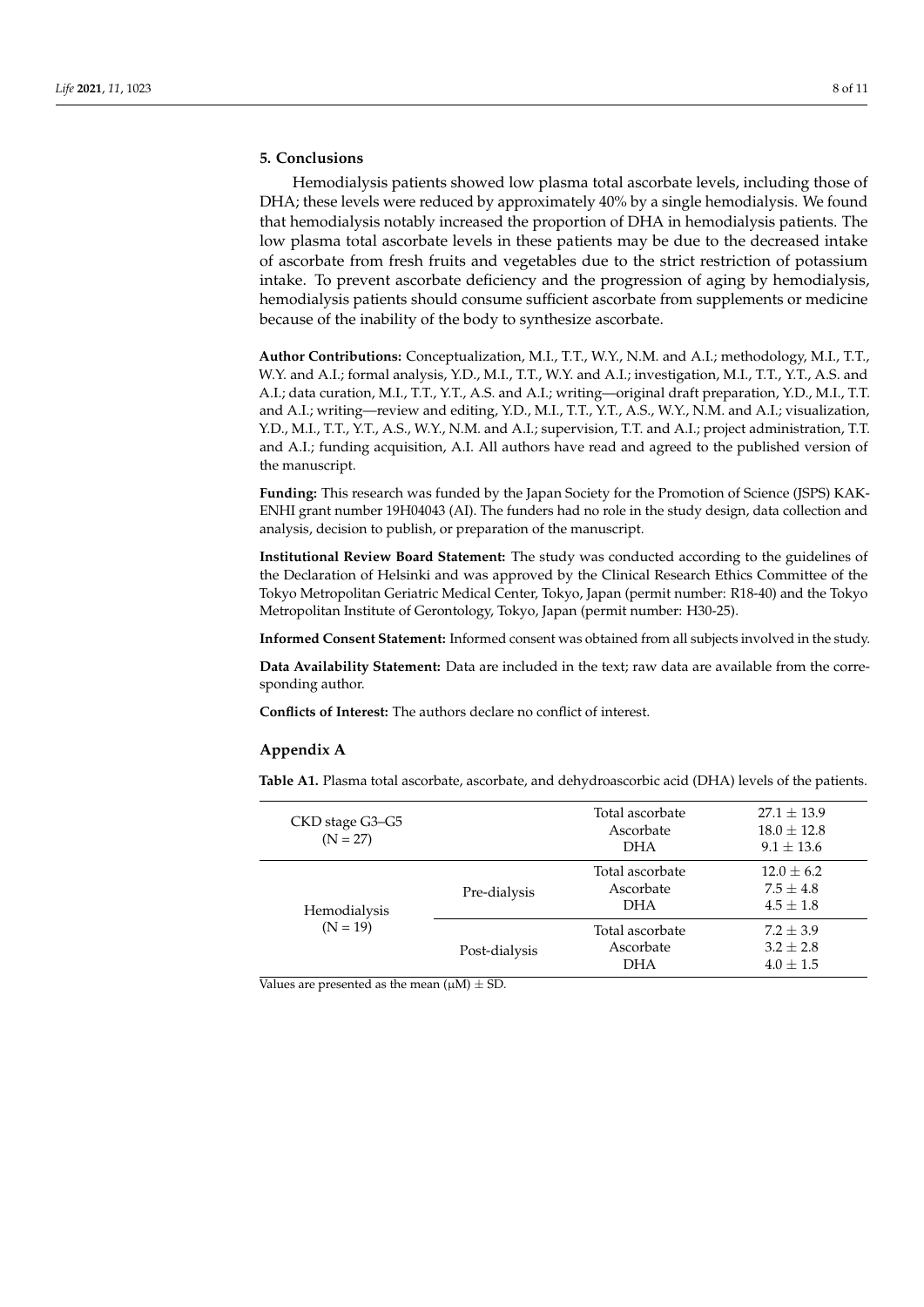DHA 4.0 ± 1.5

## **Appendix B Appendix B**

<span id="page-8-11"></span>

**Figure A1.** Plasma total ascorbate, ascorbate, and dehydroascorbic acid (DHA) levels. Healthy con-**Figure A1.** Plasma total ascorbate, ascorbate, and dehydroascorbic acid (DHA) levels. Healthy controls, *n* = 28 [2[2\]. C](#page-9-3)hronic obstructive pulmonary disease (COPD) patients, *n* = 39 [[22\]](#page-9-3). Chronic kidney disease (CKD) stage G3-G5 patients,  $n = 27$ . Hemodialysis patients,  $n = 19$ . Ascorbate (yellow column) and DHA (red column) levels are determined. The average concentration of ascorbate in the plasma of healthy humans is 40–60 μM (blue zone) [\[25](#page-9-6)[,26\]](#page-9-7). There is a risk of developing scurvy when the plasma ascorbate concentration drops to below 11  $\mu$ M (red zone) [\[25,](#page-9-6)[26\]](#page-9-7). Values are expressed as  $mean \pm SD$ .

#### **References References**

- <span id="page-8-0"></span>1. Linster, C.L.; Van Schaftingen, E. Vitamin C: Biosynthesis, recycling and degradation in mammals. FEBS J. 2007, 274, 1–22. [\[CrossRef\]](http://doi.org/10.1111/j.1742-4658.2006.05607.x)
- 2. Winterbourn, C.C. Reconciling the chemistry and biology of reactive oxygen species. *Nat. Chem. Biol. 2008, 4,* 278–286. [CrossRef] [\[PubMed\]](http://www.ncbi.nlm.nih.gov/pubmed/18421291)
- <span id="page-8-1"></span>3. Kondo, Y.; Sasaki, T.; Sato, Y.; Amano, A.; Aizawa, S.; Iwama, M.; Handa, S.; Shimada, N.; Fukuda, M.; Akita, M.; et al. Vitamin C depletion increases superoxide generation in brains of SMP30/GNL knockout mice. Biochem. Biophys. Res. Commun. 2008, 377, 291–296. [\[CrossRef\]](http://doi.org/10.1016/j.bbrc.2008.09.132)
- <span id="page-8-2"></span>4. Lane, D.J.; Lawen, A. Ascorbate and plasma membrane electron transport–enzymes vs efflux. *Free Radic. Biol. Med.* 2009, 47, 485–495. [\[CrossRef\]](http://doi.org/10.1016/j.freeradbiomed.2009.06.003) [\[PubMed\]](http://www.ncbi.nlm.nih.gov/pubmed/19501649)
- <span id="page-8-3"></span>5. Mandl, J.; Szarka, A.; Banhegyi, G. Vitamin C: Update on physiology and pharmacology. *Br. J. Pharmacol.* 2009, 157, 1097–1110. [\[CrossRef\]](http://doi.org/10.1111/j.1476-5381.2009.00282.x) [\[PubMed\]](http://www.ncbi.nlm.nih.gov/pubmed/19508394)
- 6. Amano, A.; Tsunoda, M.; Aigaki, T.; Maruyama, N.; Ishigami, A. Effect of ascorbic acid deficiency on catecholamine synthesis in adrenal glands of SMP30/GNL knockout mice. *Eur. J. Nutr.* **2014**, *53*, 177–185. [\[CrossRef\]](http://doi.org/10.1007/s00394-013-0515-9)
- <span id="page-8-4"></span>7. Furusawa, H.; Sato, Y.; Tanaka, Y.; Inai, Y.; Amano, A.; Iwama, M.; Kondo, Y.; Handa, S.; Murata, A.; Nishikimi, M.; et al. Vitamin C is not essential for carnitine biosynthesis in vivo: Verification in vitamin C-depleted senescence marker protein-30/gluconolactonase knockout mice. *Biol. Pharm. Bull.* **2008**, *31*, 1673–1679. [\[CrossRef\]](http://doi.org/10.1248/bpb.31.1673)
- <span id="page-8-5"></span>8. Sato, Y.; Uchiki, T.; Iwama, M.; Kishimoto, Y.; Takahashi, R.; Ishigami, A. Determination of dehydroascorbic acid in mouse tissues and plasma by using tris(2-carboxyethyl)phosphine hydrochloride as reductant in metaphosphoric acid/ethylenediaminetetraacetic acid solution. *Biol. Pharm. Bull.* **2010**, *33*, 364–369. [\[CrossRef\]](http://doi.org/10.1248/bpb.33.364)
- <span id="page-8-6"></span>9. Kondo, Y.; Inai, Y.; Sato, Y.; Handa, S.; Kubo, S.; Shimokado, K.; Goto, S.; Nishikimi, M.; Maruyama, N.; Ishigami, A. Senescence marker protein 30 functions as gluconolactonase in L-ascorbic acid biosynthesis, and its knockout mice are prone to scurvy. *Proc. Natl. Acad. Sci. USA* **2006**, *103*, 5723–5728. [\[CrossRef\]](http://doi.org/10.1073/pnas.0511225103)
- <span id="page-8-7"></span>10. Nishikimi, M.; Koshizaka, T.; Ozawa, T.; Yagi, K. Occurrence in humans and guinea pigs of the gene related to their missing enzyme L-gulono-gamma-lactone oxidase. *Arch. Biochem. Biophys.* **1988**, *267*, 842–846. [\[CrossRef\]](http://doi.org/10.1016/0003-9861(88)90093-8)
- <span id="page-8-8"></span>11. Panchal, S.; Schneider, C.; Malhotra, K. Scurvy in a hemodialysis patient. Rare or ignored? *Hemodial. Int.* **2018**, *22*, S83–S87. [\[CrossRef\]](http://doi.org/10.1111/hdi.12705) [\[PubMed\]](http://www.ncbi.nlm.nih.gov/pubmed/30411462)
- <span id="page-8-9"></span>12. Kimata, N.; Tsuchiya, K.; Akiba, T.; Nitta, K. Differences in the Characteristics of Dialysis Patients in Japan Compared with Those in Other Countries. *Blood Purif.* **2015**, *40*, 275–279. [\[CrossRef\]](http://doi.org/10.1159/000441573) [\[PubMed\]](http://www.ncbi.nlm.nih.gov/pubmed/26655869)
- <span id="page-8-10"></span>13. Sullivan, J.F.; Eisenstein, A.B. Ascorbic acid depletion during hemodialysis. *JAMA* **1972**, *220*, 1697–1699. [\[CrossRef\]](http://doi.org/10.1001/jama.1972.03200130029006) [\[PubMed\]](http://www.ncbi.nlm.nih.gov/pubmed/5067604)
- 14. Ponka, A.; Kuhlback, B. Serum ascorbic acid in patients undergoing chronic hemodialysis. *Acta Med. Scand.* **1983**, *213*, 305–307. [\[CrossRef\]](http://doi.org/10.1111/j.0954-6820.1983.tb03739.x) [\[PubMed\]](http://www.ncbi.nlm.nih.gov/pubmed/6613689)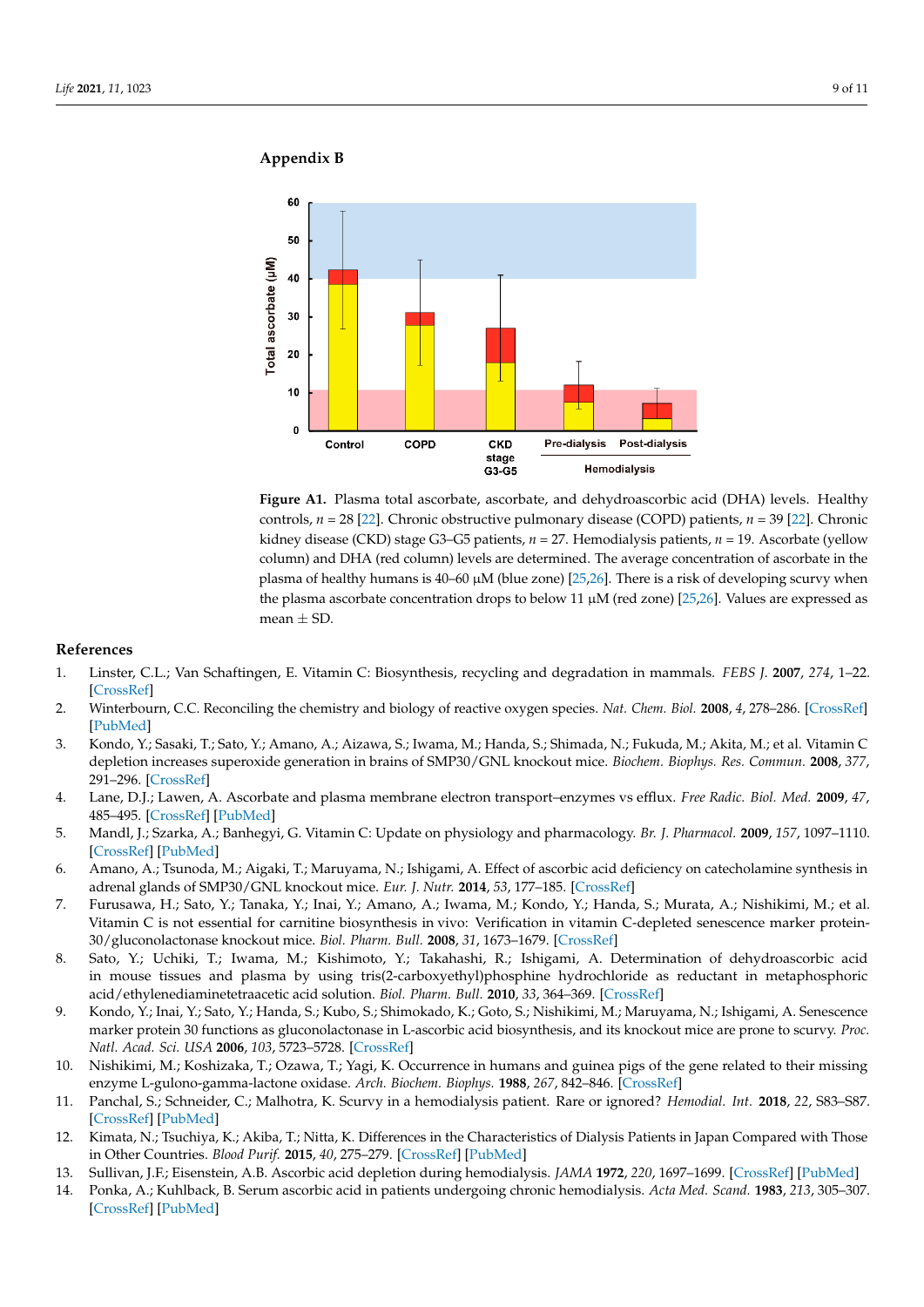- 15. DeBari, V.A.; Frank, O.; Baker, H.; Needle, M.A. Water soluble vitamins in granulocytes, erythrocytes, and plasma obtained from chronic hemodialysis patients. *Am. J. Clin. Nutr.* **1984**, *39*, 410–415. [\[CrossRef\]](http://doi.org/10.1093/ajcn/39.3.410)
- 16. Papastephanidis, C.; Agroyannis, B.; Tzanatos-Exarchou, H.; Orthopoulos, B.; Koutsicos, D.; Frangos-Plemenos, M.; Kallitsis, M.; Yatzidis, H. Re-evaluation of ascorbic acid deficiency in hemodialysed patients. *Int. J. Artif. Organs.* **1987**, *10*, 163–165. [\[CrossRef\]](http://doi.org/10.1177/039139888701000306)
- <span id="page-9-10"></span>17. Wang, S.; Eide, T.C.; Sogn, E.M.; Berg, K.J.; Sund, R.B. Plasma ascorbic acid in patients undergoing chronic haemodialysis. *Eur. J. Clin. Pharmacol.* **1999**, *55*, 527–532. [\[CrossRef\]](http://doi.org/10.1007/s002280050668)
- 18. Morena, M.; Cristol, J.P.; Bosc, J.Y.; Tetta, C.; Forret, G.; Leger, C.L.; Delcourt, C.; Papoz, L.; Descomps, B.; Canaud, B. Convective and diffusive losses of vitamin C during haemodiafiltration session: A contributive factor to oxidative stress in haemodialysis patients. *Nephrol. Dial. Transplant.* **2002**, *17*, 422–427. [\[CrossRef\]](http://doi.org/10.1093/ndt/17.3.422)
- <span id="page-9-0"></span>19. Loughrey, C.M.; Young, I.S.; Lightbody, J.H.; McMaster, D.; McNamee, P.T.; Trimble, E.R. Oxidative stress in haemodialysis. *QJM* **1994**, *87*, 679–683.
- <span id="page-9-1"></span>20. Faul, F.; Erdfelder, E.; Lang, A.G.; Buchner, A. G\*Power 3: A flexible statistical power analysis program for the social, behavioral, and biomedical sciences. *Behav Res. Methods* **2007**, *39*, 175–191. [\[CrossRef\]](http://doi.org/10.3758/BF03193146)
- <span id="page-9-2"></span>21. National Kidney, F. K/DOQI clinical practice guidelines for chronic kidney disease: Evaluation, classification, and stratification. *Am. J. Kidney Dis.* **2002**, *39*, S1–S266.
- <span id="page-9-3"></span>22. Kodama, Y.; Kishimoto, Y.; Muramatsu, Y.; Tatebe, J.; Yamamoto, Y.; Hirota, N.; Itoigawa, Y.; Atsuta, R.; Koike, K.; Sato, T.; et al. Antioxidant nutrients in plasma of Japanese patients with chronic obstructive pulmonary disease, asthma-COPD overlap syndrome and bronchial asthma. *Clin. Respir. J.* **2017**, *11*, 915–924. [\[CrossRef\]](http://doi.org/10.1111/crj.12436) [\[PubMed\]](http://www.ncbi.nlm.nih.gov/pubmed/26667049)
- <span id="page-9-4"></span>23. Clase, C.M.; Ki, V.; Holden, R.M. Water-soluble vitamins in people with low glomerular filtration rate or on dialysis: A review. *Semin. Dial.* **2013**, *26*, 546–567. [\[CrossRef\]](http://doi.org/10.1111/sdi.12099) [\[PubMed\]](http://www.ncbi.nlm.nih.gov/pubmed/23859229)
- <span id="page-9-5"></span>24. Schleicher, R.L.; Carroll, M.D.; Ford, E.S.; Lacher, D.A. Serum vitamin C and the prevalence of vitamin C deficiency in the United States: 2003-2004 National Health and Nutrition Examination Survey (NHANES). *Am. J. Clin. Nutr.* **2009**, *90*, 1252–1263. [\[CrossRef\]](http://doi.org/10.3945/ajcn.2008.27016)
- <span id="page-9-6"></span>25. Young, J.I.; Züchner, S.; Wang, G. Regulation of the Epigenome by Vitamin C. *Annu. Rev. Nutr.* **2015**, *35*, 545–564. [\[CrossRef\]](http://doi.org/10.1146/annurev-nutr-071714-034228) [\[PubMed\]](http://www.ncbi.nlm.nih.gov/pubmed/25974700)
- <span id="page-9-7"></span>26. Marik, P.E.; Liggett, A. Adding an orange to the banana bag: Vitamin C deficiency is common in alcohol use disorders. *Crit. Care* **2019**, *23*, 165. [\[CrossRef\]](http://doi.org/10.1186/s13054-019-2435-4)
- <span id="page-9-8"></span>27. Honore, P.M.; Spapen, H.D.; Marik, P.; Boer, W.; Oudemans-van Straaten, H. Dosing vitamin C in critically ill patients with special attention to renal replacement therapy: A narrative review. *Ann. Intensive Care* **2020**, *10*, 23. [\[CrossRef\]](http://doi.org/10.1186/s13613-020-0640-6)
- <span id="page-9-9"></span>28. Raimann, J.G.; Abbas, S.R.; Liu, L.; Larive, B.; Beck, G.; Kotanko, P.; Levin, N.W.; Handelman, G.; Trial, F.H.N. The effect of increased frequency of hemodialysis on vitamin C concentrations: An ancillary study of the randomized Frequent Hemodialysis Network (FHN) daily trial. *BMC Nephrol.* **2019**, *20*, 179. [\[CrossRef\]](http://doi.org/10.1186/s12882-019-1311-4)
- <span id="page-9-11"></span>29. Deicher, R.; Ziai, F.; Bieglmayer, C.; Schillinger, M.; Horl, W.H. Low total vitamin C plasma level is a risk factor for cardiovascular morbidity and mortality in hemodialysis patients. *J. Am. Soc. Nephrol.* **2005**, *16*, 1811–1818. [\[CrossRef\]](http://doi.org/10.1681/ASN.2004100850)
- <span id="page-9-12"></span>30. Elder, T.D.; Wyngaarden, J.B. The biosynthesis and turnover of oxalate in normal and hyperoxaluric subjects. *J. Clin. Investig.* **1960**, *39*, 1337–1344. [\[CrossRef\]](http://doi.org/10.1172/JCI104151)
- <span id="page-9-13"></span>31. Morgan, S.H.; Purkiss, P.; Watts, R.W.; Mansell, M.A. Oxalate dynamics in chronic renal failure. Comparison with normal subjects and patients with primary hyperoxaluria. *Nephron* **1987**, *46*, 253–257. [\[CrossRef\]](http://doi.org/10.1159/000184364) [\[PubMed\]](http://www.ncbi.nlm.nih.gov/pubmed/3306417)
- <span id="page-9-14"></span>32. Ogawa, Y.; Machida, N.; Ogawa, T.; Oda, M.; Hokama, S.; Chinen, Y.; Uchida, A.; Morozumi, M.; Sugaya, K.; Motoyoshi, Y.; et al. Calcium oxalate saturation in dialysis patients with and without primary hyperoxaluria. *Urol. Res.* **2006**, *34*, 12–16. [\[CrossRef\]](http://doi.org/10.1007/s00240-005-0004-6) [\[PubMed\]](http://www.ncbi.nlm.nih.gov/pubmed/16432691)
- 33. Rolton, H.A.; McConnell, K.M.; Modi, K.S.; Macdougall, A.I. The effect of vitamin C intake on plasma oxalate in patients on regular haemodialysis. *Nephrol. Dial. Transplant.* **1991**, *6*, 440–443. [\[CrossRef\]](http://doi.org/10.1093/ndt/6.6.440)
- <span id="page-9-15"></span>34. Canavese, C.; Petrarulo, M.; Massarenti, P.; Berutti, S.; Fenoglio, R.; Pauletto, D.; Lanfranco, G.; Bergamo, D.; Sandri, L.; Marangella, M. Long-term, low-dose, intravenous vitamin C leads to plasma calcium oxalate supersaturation in hemodialysis patients. *Am. J. Kidney Dis.* **2005**, *45*, 540–549. [\[CrossRef\]](http://doi.org/10.1053/j.ajkd.2004.10.025) [\[PubMed\]](http://www.ncbi.nlm.nih.gov/pubmed/15754276)
- <span id="page-9-16"></span>35. Prier, M.; Carr, A.C.; Baillie, N. No Reported Renal Stones with Intravenous Vitamin C Administration: A Prospective Case Series Study. *Antioxidants* **2018**, *7*, 68. [\[CrossRef\]](http://doi.org/10.3390/antiox7050068)
- <span id="page-9-17"></span>36. Fujii, T.; Luethi, N.; Young, P.J.; Frei, D.R.; Eastwood, G.M.; French, C.J.; Deane, A.M.; Shehabi, Y.; Hajjar, L.A.; Oliveira, G.; et al. Effect of Vitamin C, Hydrocortisone, and Thiamine vs Hydrocortisone Alone on Time Alive and Free of Vasopressor Support Among Patients With Septic Shock: The VITAMINS Randomized Clinical Trial. *JAMA* **2020**, *323*, 423–431. [\[CrossRef\]](http://doi.org/10.1001/jama.2019.22176)
- <span id="page-9-18"></span>37. Tentori, F.; Blayney, M.J.; Albert, J.M.; Gillespie, B.W.; Kerr, P.G.; Bommer, J.; Young, E.W.; Akizawa, T.; Akiba, T.; Pisoni, R.L.; et al. Mortality risk for dialysis patients with different levels of serum calcium, phosphorus, and PTH: The Dialysis Outcomes and Practice Patterns Study (DOPPS). *Am. J. Kidney Dis.* **2008**, *52*, 519–530. [\[CrossRef\]](http://doi.org/10.1053/j.ajkd.2008.03.020)
- 38. Block, G.A.; Klassen, P.S.; Lazarus, J.M.; Ofsthun, N.; Lowrie, E.G.; Chertow, G.M. Mineral metabolism, mortality, and morbidity in maintenance hemodialysis. *J. Am. Soc. Nephrol.* **2004**, *15*, 2208–2218. [\[CrossRef\]](http://doi.org/10.1097/01.ASN.0000133041.27682.A2)
- 39. Taniguchi, M.; Fukagawa, M.; Fujii, N.; Hamano, T.; Shoji, T.; Yokoyama, K.; Nakai, S.; Shigematsu, T.; Iseki, K.; Tsubakihara, Y.; et al. Serum phosphate and calcium should be primarily and consistently controlled in prevalent hemodialysis patients. *Ther. Apher. Dial.* **2013**, *17*, 221–228. [\[CrossRef\]](http://doi.org/10.1111/1744-9987.12030)